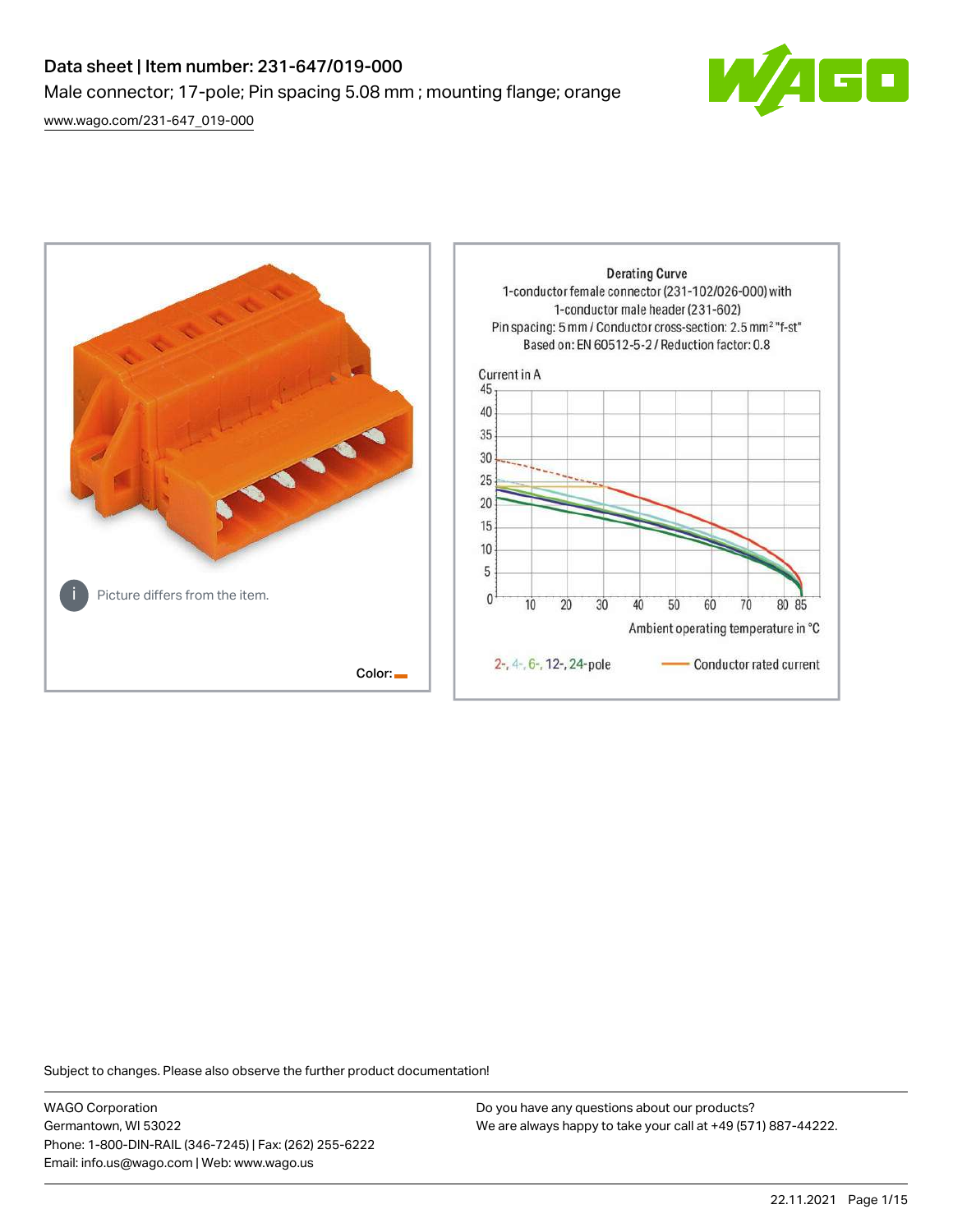



```
L = (pole no. -1) x pin spacing +8.2 mm
```
 $L_3 = L - 0.2$  mm

```
L_4 = L3 + 5.8 mm
```

```
L_{\rm g} = L3 + 11.8 mm
```
### Item description

- $\blacksquare$ Universal connection for all conductor types
- Easy cable pre-assembly and on-unit wiring via vertical and horizontal CAGE CLAMP<sup>®</sup> actuation  $\blacksquare$

Subject to changes. Please also observe the further product documentation! For wire-to-wire and board-to-wire connections

WAGO Corporation Germantown, WI 53022 Phone: 1-800-DIN-RAIL (346-7245) | Fax: (262) 255-6222 Email: info.us@wago.com | Web: www.wago.us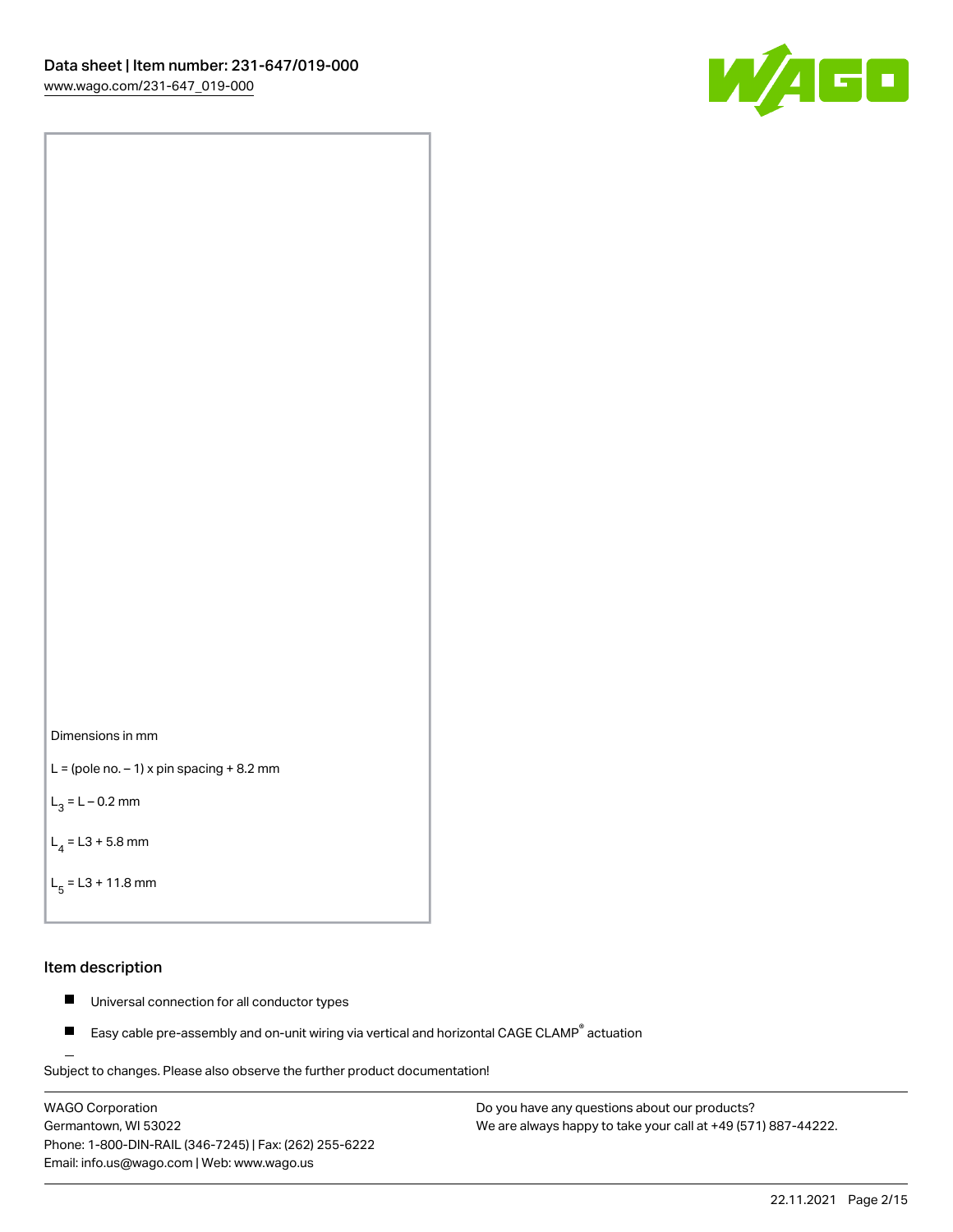

- For wire-to-wire and board-to-wire connections
- $\blacksquare$ Versions available with snap-in mounting feet or flanges for panel or through-panel mounting
- $\blacksquare$ With coding fingers

# Data

## Notes

| Safety information 1 | The MCS-MULTI CONNECTION SYSTEM includes connectors<br>without breaking capacity in accordance with DIN EN 61984. When<br>used as intended, these connectors must not be connected<br>/disconnected when live or under load. The circuit design should<br>ensure header pins, which can be touched, are not live when<br>unmated. |
|----------------------|-----------------------------------------------------------------------------------------------------------------------------------------------------------------------------------------------------------------------------------------------------------------------------------------------------------------------------------|
| Variants:            | Other pole numbers<br>Gold-plated or partially gold-plated contact surfaces<br>Other versions (or variants) can be requested from WAGO Sales or<br>configured at https://configurator.wago.com/                                                                                                                                   |

# Electrical data

## IEC Approvals

| Ratings per                 | IEC/EN 60664-1                                                        |
|-----------------------------|-----------------------------------------------------------------------|
| Rated voltage (III / 3)     | 320 V                                                                 |
| Rated surge voltage (III/3) | 4 <sub>k</sub> V                                                      |
| Rated voltage (III/2)       | 320 V                                                                 |
| Rated surge voltage (III/2) | 4 <sub>k</sub> V                                                      |
| Nominal voltage (II/2)      | 630 V                                                                 |
| Rated surge voltage (II/2)  | 4 <sub>k</sub> V                                                      |
| Rated current               | 12A                                                                   |
| Legend (ratings)            | $(III / 2)$ $\triangle$ Overvoltage category III / Pollution degree 2 |

# UL Approvals

| Approvals per                  | UL 1059 |
|--------------------------------|---------|
| Rated voltage UL (Use Group B) | 300 V   |
| Rated current UL (Use Group B) | 15 A    |
| Rated voltage UL (Use Group D) | 300 V   |
| Rated current UL (Use Group D) | 10 A    |

Subject to changes. Please also observe the further product documentation!

| <b>WAGO Corporation</b>                                | Do you have any questions about our products?                 |
|--------------------------------------------------------|---------------------------------------------------------------|
| Germantown, WI 53022                                   | We are always happy to take your call at +49 (571) 887-44222. |
| Phone: 1-800-DIN-RAIL (346-7245)   Fax: (262) 255-6222 |                                                               |
| Email: info.us@wago.com   Web: www.wago.us             |                                                               |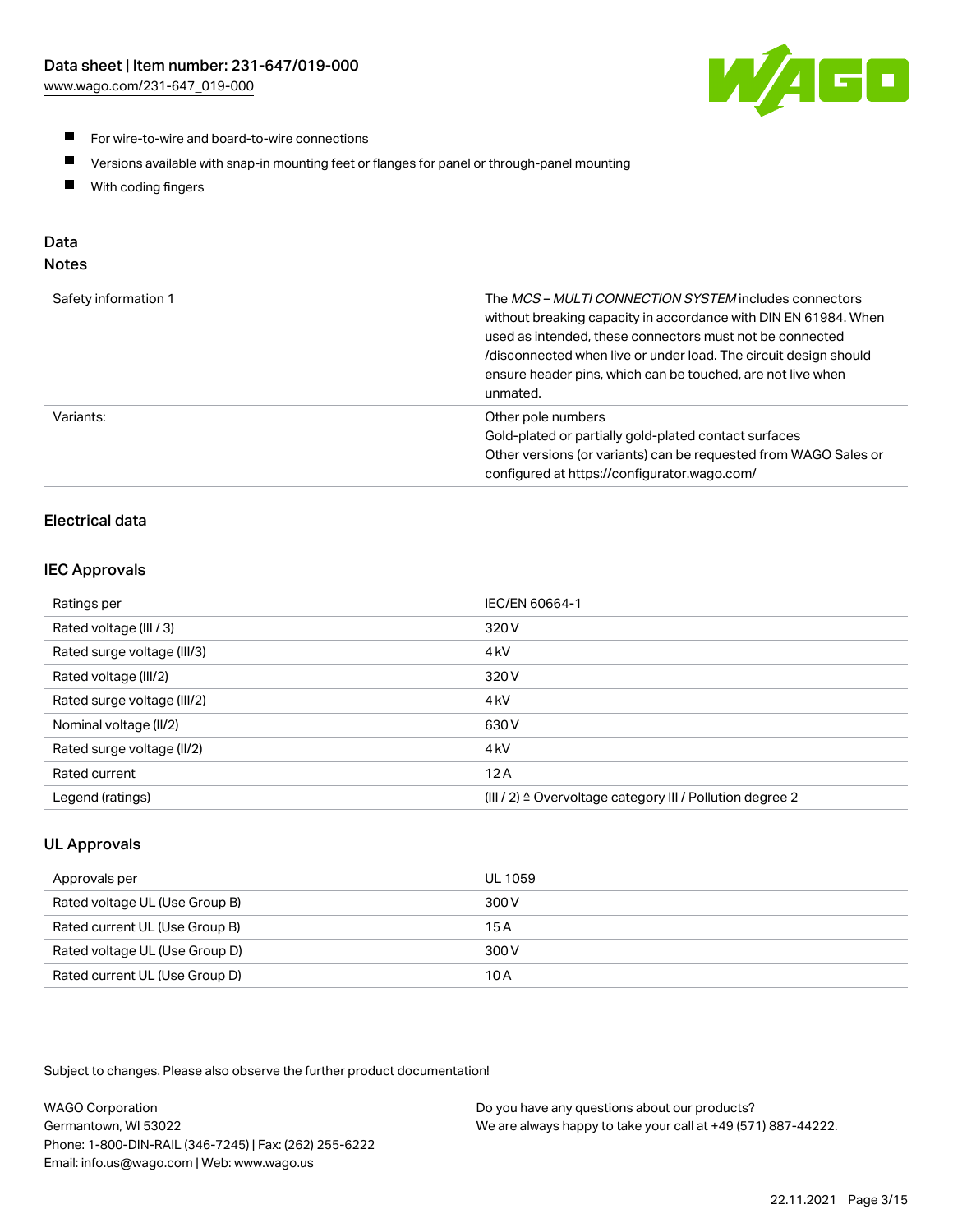

### Ratings per UL

| Rated voltage UL 1977 | 600 V |
|-----------------------|-------|
| Rated current UL 1977 | 1 E   |

#### CSA Approvals

| Approvals per                   | CSA   |
|---------------------------------|-------|
| Rated voltage CSA (Use Group B) | 300 V |
| Rated current CSA (Use Group B) | 15 A  |
| Rated voltage CSA (Use Group D) | 300 V |
| Rated current CSA (Use Group D) | 10 A  |

### Connection data

| Total number of connection points |  |
|-----------------------------------|--|
| Total number of potentials        |  |
| Number of connection types        |  |
| Number of levels                  |  |

#### Connection 1

| Connection technology                             | CAGE CLAMP <sup>®</sup>                 |
|---------------------------------------------------|-----------------------------------------|
| Actuation type                                    | Operating tool                          |
| Solid conductor                                   | $0.082.5$ mm <sup>2</sup> / 28  12 AWG  |
| Fine-stranded conductor                           | $0.08$ 2.5 mm <sup>2</sup> / 28  12 AWG |
| Fine-stranded conductor; with insulated ferrule   | $0.251.5$ mm <sup>2</sup>               |
| Fine-stranded conductor; with uninsulated ferrule | $0.252.5$ mm <sup>2</sup>               |
| Strip length                                      | 89 mm / 0.31  0.35 inch                 |
| Number of poles                                   | 17                                      |
| Conductor entry direction to mating direction     | 0°                                      |

## Physical data

| Pin spacing | 5.08 mm / 0.2 inch     |
|-------------|------------------------|
| Width       | 101.16 mm / 3.983 inch |
| Height      | 14.3 mm / 0.563 inch   |
| Depth       | 27.5 mm / 1.083 inch   |

Subject to changes. Please also observe the further product documentation!

WAGO Corporation Germantown, WI 53022 Phone: 1-800-DIN-RAIL (346-7245) | Fax: (262) 255-6222 Email: info.us@wago.com | Web: www.wago.us Do you have any questions about our products? We are always happy to take your call at +49 (571) 887-44222.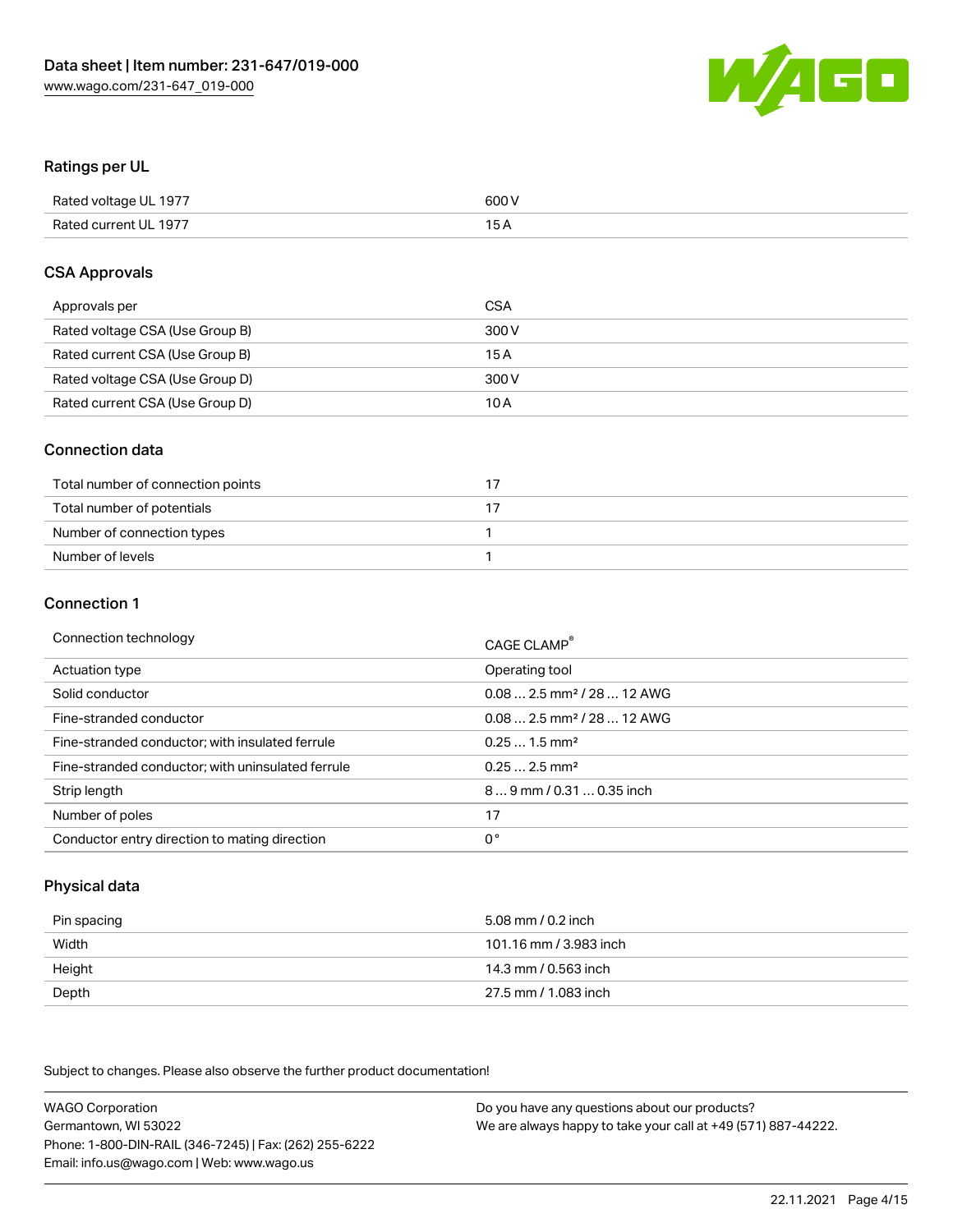

#### Mechanical data

| Mounting type | Mounting flange       |
|---------------|-----------------------|
| Mounting type | Feed-through mounting |
|               | Panel mounting        |

### Plug-in connection

| Contact type (pluggable connector) | Male connector/plug |
|------------------------------------|---------------------|
| Connector (connection type)        | for conductor       |
| Mismating protection               | No                  |
| Locking of plug-in connection      | Without             |

# Material data

| Color                       | orange                                |
|-----------------------------|---------------------------------------|
| Material group              |                                       |
| Insulation material         | Polyamide (PA66)                      |
| Flammability class per UL94 | V0                                    |
| Clamping spring material    | Chrome nickel spring steel (CrNi)     |
| Contact material            | Electrolytic copper $(E_{\text{Cl}})$ |
| Contact plating             | tin-plated                            |
| Fire load                   | 0.453 MJ                              |
| Weight                      | 30.4 <sub>g</sub>                     |
|                             |                                       |

## Environmental requirements

| Limit temperature range | $-60+100 °C$ |
|-------------------------|--------------|
|-------------------------|--------------|

## Commercial data

| Product Group         | 3 (Multi Conn. System) |
|-----------------------|------------------------|
| PU (SPU)              | 10 Stück               |
| Packaging type        | box                    |
| Country of origin     | DE.                    |
| <b>GTIN</b>           | 4044918261081          |
| Customs tariff number | 8536694040             |

# Approvals / Certificates

#### Country specific Approvals

Subject to changes. Please also observe the further product documentation!

| <b>WAGO Corporation</b>                                | Do you have any questions about our products?                 |
|--------------------------------------------------------|---------------------------------------------------------------|
| Germantown, WI 53022                                   | We are always happy to take your call at +49 (571) 887-44222. |
| Phone: 1-800-DIN-RAIL (346-7245)   Fax: (262) 255-6222 |                                                               |
| Email: info.us@wago.com   Web: www.wago.us             |                                                               |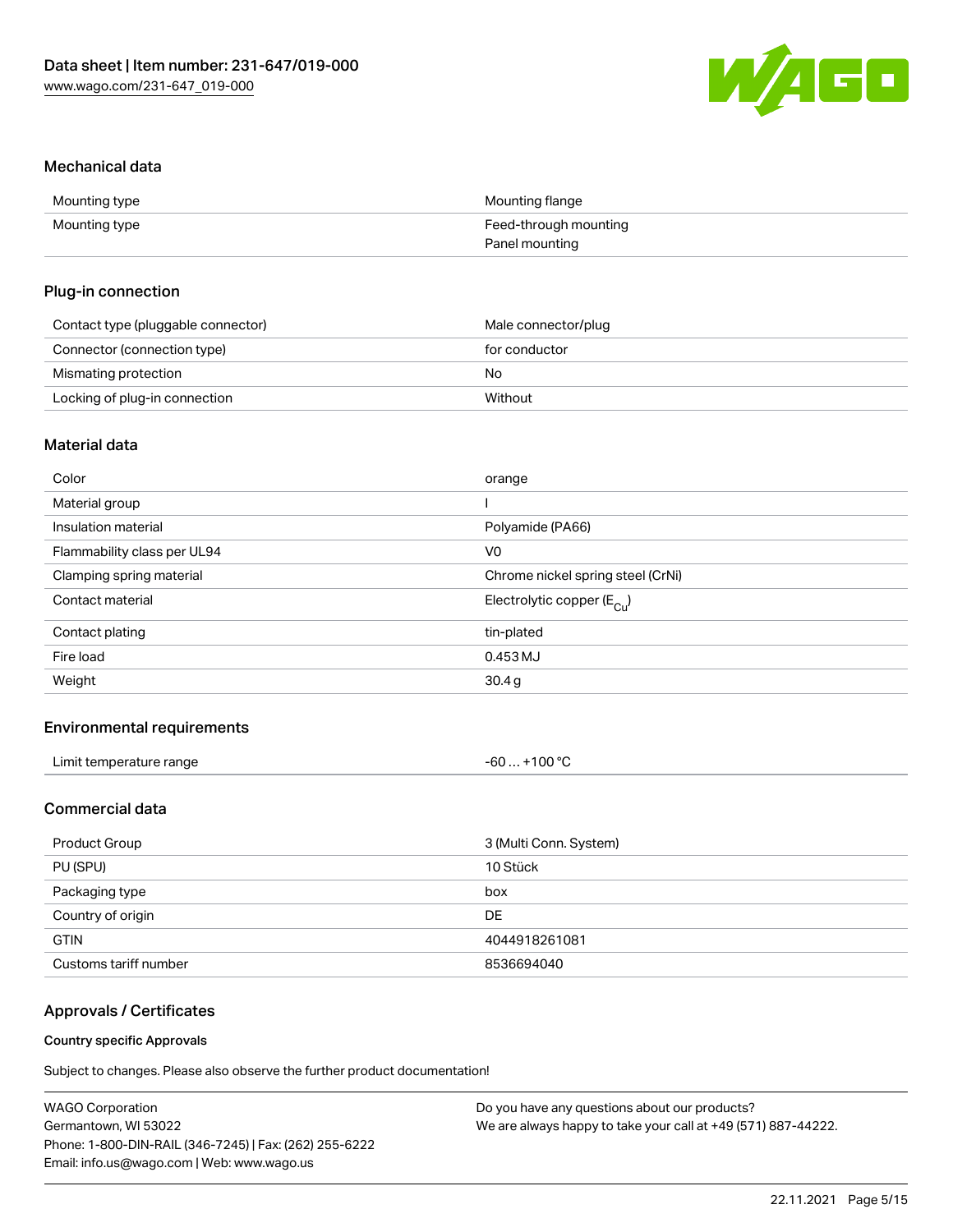

| Logo                  | Approval                                                | <b>Additional Approval Text</b> | Certificate<br>name                |
|-----------------------|---------------------------------------------------------|---------------------------------|------------------------------------|
|                       | CB<br>DEKRA Certification B.V.                          | IEC 61984                       | NL-39756                           |
|                       | <b>CSA</b><br>DEKRA Certification B.V.                  | C22.2                           | 1466354                            |
| EMA<br>EUR            | <b>KEMA/KEUR</b><br>DEKRA Certification B.V.            | EN 61984                        | 2190761.01                         |
| <b>Ship Approvals</b> |                                                         |                                 |                                    |
| Logo                  | Approval                                                | <b>Additional Approval Text</b> | Certificate<br>name                |
|                       | <b>ABS</b><br>American Bureau of Shipping               |                                 | $19 -$<br>HG1869876-<br><b>PDA</b> |
|                       | <b>BV</b><br>Bureau Veritas S.A.                        | <b>IEC 60998</b>                | 11915/D0<br><b>BV</b>              |
|                       | <b>DNV GL</b><br>Det Norske Veritas, Germanischer Lloyd | $\overline{a}$                  | TAE000016Z                         |
| <b>UL-Approvals</b>   |                                                         |                                 |                                    |
| Logo                  | Approval                                                | <b>Additional Approval Text</b> | Certificate<br>name                |
|                       | UL<br>UL International Germany GmbH                     | <b>UL 1977</b>                  | E45171                             |
|                       | <b>UR</b><br>Underwriters Laboratories Inc.             | UL 1059                         | E45172                             |

Subject to changes. Please also observe the further product documentation!

WAGO Corporation Germantown, WI 53022 Phone: 1-800-DIN-RAIL (346-7245) | Fax: (262) 255-6222 Email: info.us@wago.com | Web: www.wago.us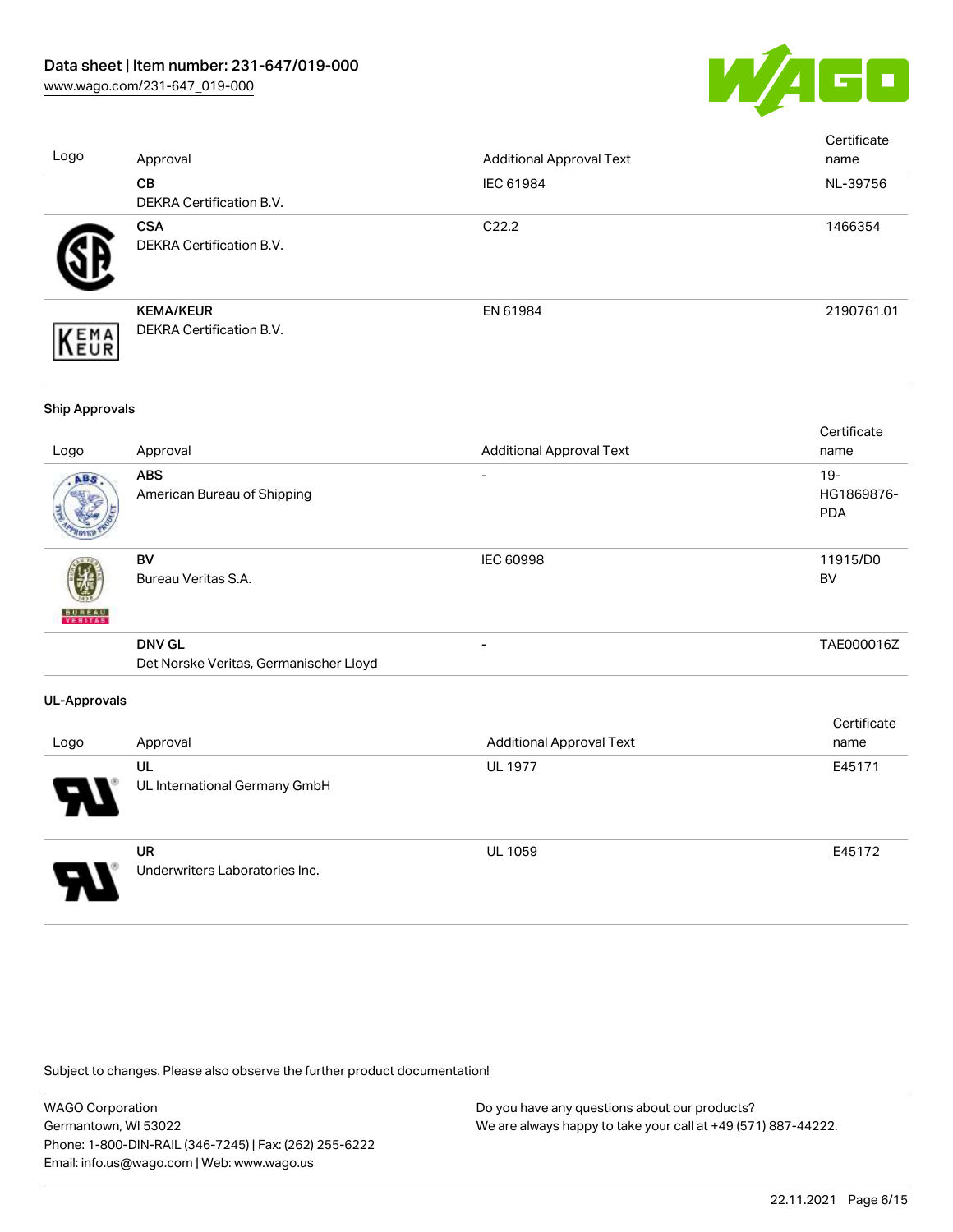

#### **Counterpart**

#### Item no.231-317/026-000

1-conductor female connector; CAGE CLAMP®; 2.5 mm<sup>2</sup>; Pin spacing 5.08 mm; 17-pole; 2,50 mm<sup>2</sup>; orange [www.wago.com/231-317/026-](https://www.wago.com/231-317/026-000) [000](https://www.wago.com/231-317/026-000)



#### Item no.232-277

THT female header; angled; Pin spacing 5.08 mm; 17-pole; 0.6 x 1.0 mm solder pin; orange [www.wago.com/232-277](https://www.wago.com/232-277)

| Item no.232-177 |  |  |
|-----------------|--|--|
| _____           |  |  |

THT female header; straight; Pin spacing 5.08 mm; 17-pole; 0.6 x 1.0 mm solder pin; orange [www.wago.com/232-177](https://www.wago.com/232-177)

## Optional accessories

#### Mounting

 Mounting accessories Item no.: 209-147 Self-tapping screw [www.wago.com/209-147](http://www.wago.com/209-147) Item no.: 231-194 Self-tapping screw; B 2.2x13, fixing hole 1.8 mm Ø [www.wago.com/231-194](http://www.wago.com/231-194) Item no.: 231-195 Screw with nut; M2x12; for fixing element [www.wago.com/231-195](http://www.wago.com/231-195) Item no.: 231-295 Norm is 201250<br>Screw with nut [www.wago.com/231-295](http://www.wago.com/231-295) Tools Operating tool Item no.: 209-130 Operating tool; suitable for 264, 280 and 281 Series; 1-way; of insulating material; white [www.wago.com/209-130](http://www.wago.com/209-130) Item no.: 209-132 Net the section of the section of the section of the section of the section of the section of the section of the<br>Operating tool; for connecting comb-style jumper bar; 2-way; of insulating material Item no.: 210-657 Operating tool; Blade: 3.5 x 0.5 mm; with a partially insulated shaft; short; multicoloured [www.wago.com/210-657](http://www.wago.com/210-657) Item no.: 210-720 Operating tool; Blade: 3.5 x 0.5 mm; with a partially insulated shaft; multicoloured [www.wago.com/210-720](http://www.wago.com/210-720) Item no.: 231-131 Networks: 2014.001<br>Operating tool; made of insulating material; 1-way; loose; white [www.wago.com/231-131](http://www.wago.com/231-131)

Subject to changes. Please also observe the further product documentation!

WAGO Corporation Germantown, WI 53022 Phone: 1-800-DIN-RAIL (346-7245) | Fax: (262) 255-6222 Email: info.us@wago.com | Web: www.wago.us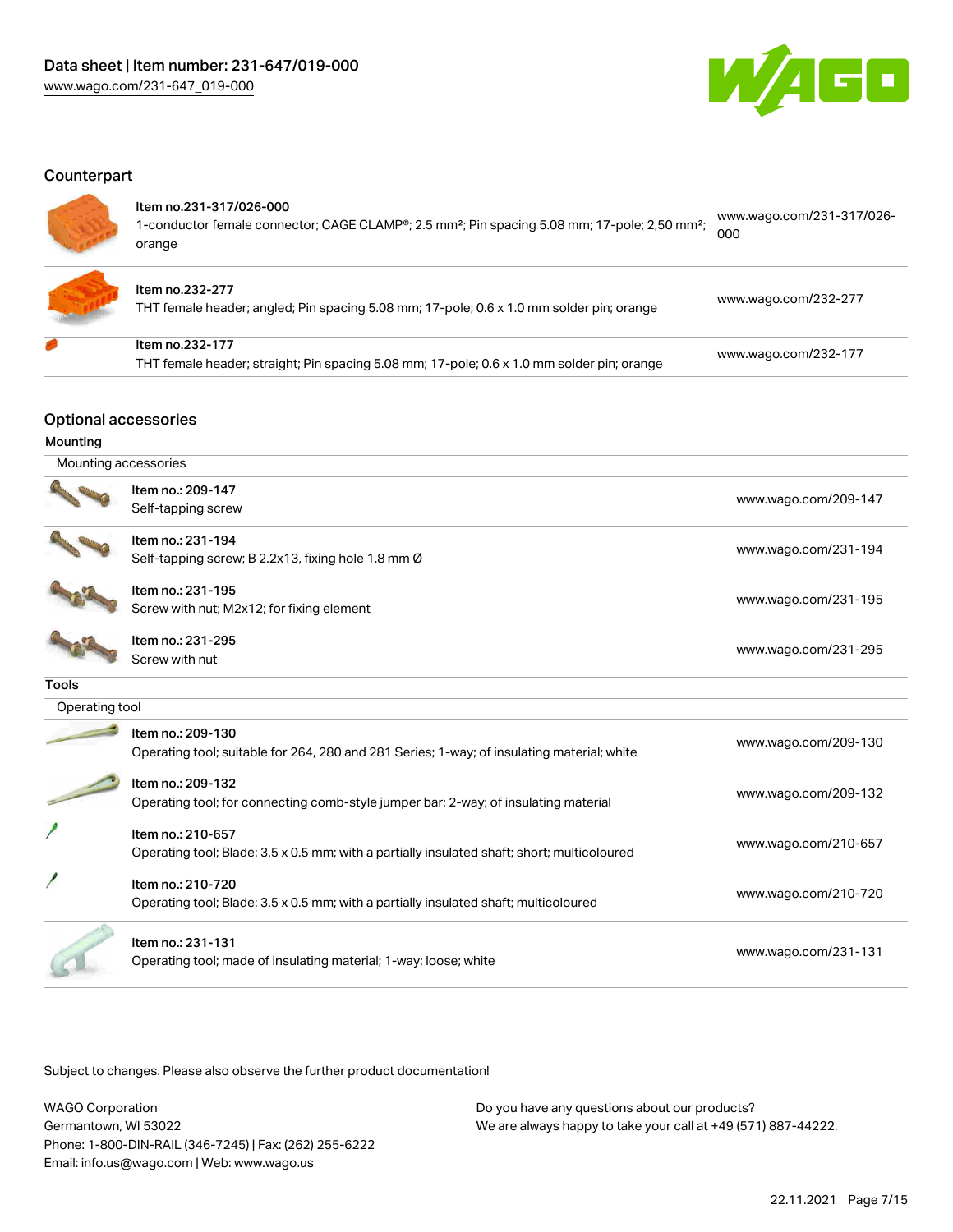# Data sheet | Item number: 231-647/019-000

[www.wago.com/231-647\\_019-000](http://www.wago.com/231-647_019-000)



Item no.: 231-291 Operating tool; made of insulating material; 1-way; loose; red



[www.wago.com/231-291](http://www.wago.com/231-291)

|                   | Item no.: 280-432                                                          | www.wago.com/280-432 |
|-------------------|----------------------------------------------------------------------------|----------------------|
|                   | Operating tool; made of insulating material; 2-way; white                  |                      |
|                   | Item no.: 280-434                                                          |                      |
|                   | Operating tool; made of insulating material; 4-way                         | www.wago.com/280-434 |
|                   | Item no.: 280-437                                                          | www.wago.com/280-437 |
|                   | Operating tool; made of insulating material; 7-way                         |                      |
|                   | Item no.: 280-440                                                          | www.wago.com/280-440 |
|                   | Operating tool; made of insulating material; 10-way                        |                      |
|                   | Item no.: 280-435                                                          |                      |
|                   | Operating tool; made of insulating material; 5-way; gray                   | www.wago.com/280-435 |
|                   | Item no.: 280-436                                                          | www.wago.com/280-436 |
|                   | Operating tool; made of insulating material; 6-way                         |                      |
|                   | Item no.: 280-438                                                          | www.wago.com/280-438 |
|                   | Operating tool; made of insulating material; 8-way                         |                      |
|                   | Item no.: 280-433                                                          | www.wago.com/280-433 |
|                   | Operating tool; made of insulating material; 3-way                         |                      |
| Insulations stops |                                                                            |                      |
| Insulation stop   |                                                                            |                      |
|                   |                                                                            |                      |
|                   | Item no.: 231-672                                                          | www.wago.com/231-672 |
|                   | Insulation stop; 0.75 - 1 mm <sup>2</sup> ; dark gray                      |                      |
|                   |                                                                            |                      |
|                   | Item no.: 231-670                                                          | www.wago.com/231-670 |
|                   | Insulation stop; 0.08-0.2 mm <sup>2</sup> / 0.2 mm <sup>2</sup> "s"; white |                      |
|                   |                                                                            |                      |
|                   | Item no.: 231-671                                                          | www.wago.com/231-671 |
| s                 | Insulation stop; 0.25 - 0.5 mm <sup>2</sup> ; light gray                   |                      |
| Cover             |                                                                            |                      |
| Cover             |                                                                            |                      |
|                   | Item no.: 231-669                                                          |                      |
|                   | Lockout caps; for covering unused clamping units; orange                   | www.wago.com/231-669 |
| Coding            |                                                                            |                      |
| Coding            |                                                                            |                      |
|                   | Subject to changes. Please also observe the further product documentation! |                      |
|                   |                                                                            |                      |

WAGO Corporation Germantown, WI 53022 Phone: 1-800-DIN-RAIL (346-7245) | Fax: (262) 255-6222 Email: info.us@wago.com | Web: www.wago.us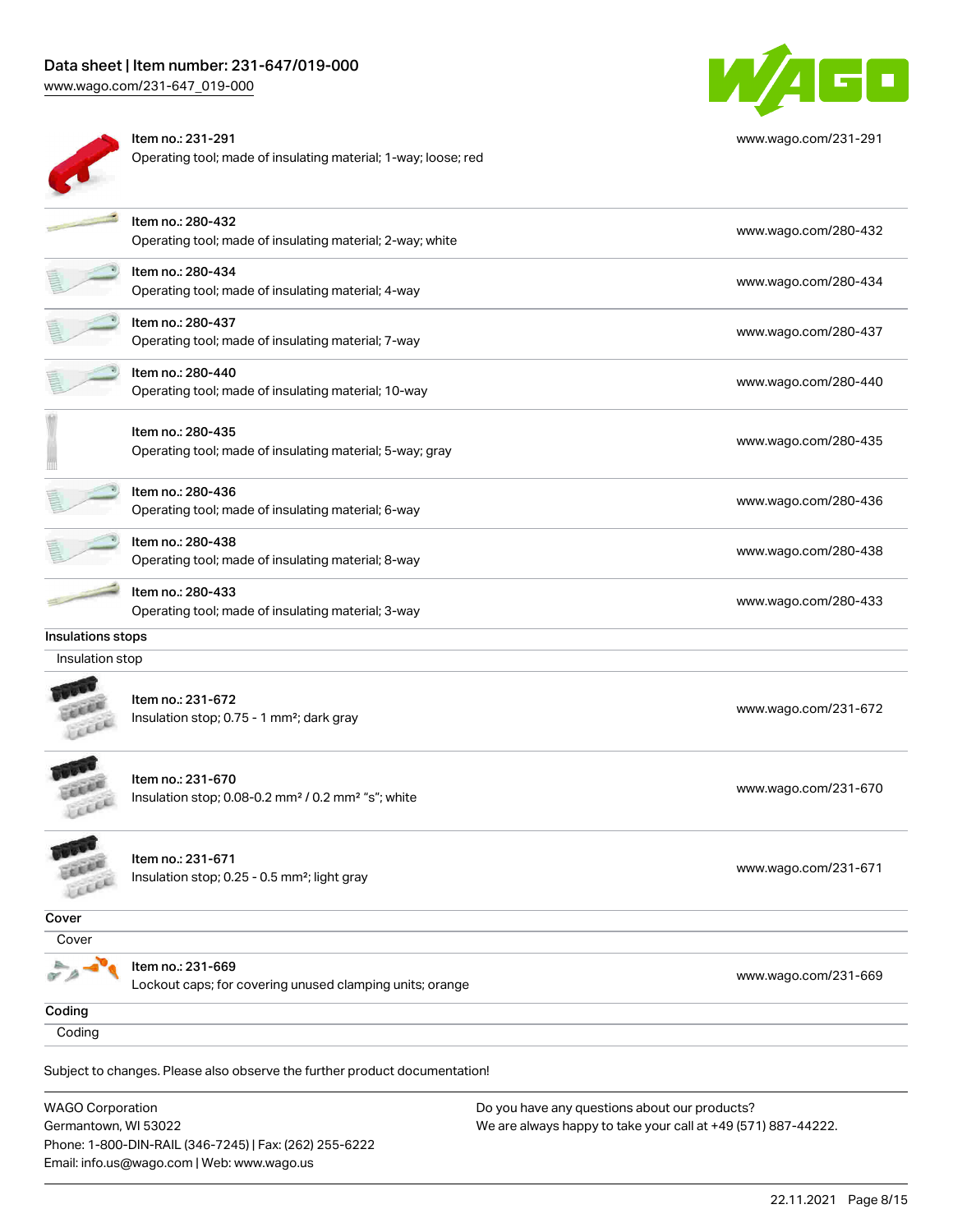[www.wago.com/231-647\\_019-000](http://www.wago.com/231-647_019-000)



Coding key; snap-on type; light gray



[www.wago.com/231-129](http://www.wago.com/231-129)

| Jumpers         |                                                                                                                                                                                    |                      |
|-----------------|------------------------------------------------------------------------------------------------------------------------------------------------------------------------------------|----------------------|
| Jumper          |                                                                                                                                                                                    |                      |
|                 | Item no.: 231-905<br>Jumper; for conductor entry; 5-way; insulated; gray                                                                                                           | www.wago.com/231-905 |
|                 | Item no.: 231-903<br>Jumper; for conductor entry; 3-way; insulated; gray                                                                                                           | www.wago.com/231-903 |
|                 | Item no.: 231-907<br>Jumper; for conductor entry; 7-way; insulated; gray                                                                                                           | www.wago.com/231-907 |
|                 | Item no.: 231-910<br>Jumper; for conductor entry; 10-way; insulated; gray                                                                                                          | www.wago.com/231-910 |
|                 | Item no.: 231-902<br>Jumper; for conductor entry; 2-way; insulated; gray                                                                                                           | www.wago.com/231-902 |
| <b>Ferrules</b> |                                                                                                                                                                                    |                      |
| Ferrule         |                                                                                                                                                                                    |                      |
|                 | Item no.: 216-101<br>Ferrule; Sleeve for 0.5 mm <sup>2</sup> / AWG 22; uninsulated; electro-tin plated; silver-colored                                                             | www.wago.com/216-101 |
|                 | Item no.: 216-104<br>Ferrule; Sleeve for 1.5 mm <sup>2</sup> / AWG 16; uninsulated; electro-tin plated; silver-colored                                                             | www.wago.com/216-104 |
|                 | Item no.: 216-106<br>Ferrule; Sleeve for 2.5 mm <sup>2</sup> / AWG 14; uninsulated; electro-tin plated; silver-colored                                                             | www.wago.com/216-106 |
|                 | Item no.: 216-102<br>Ferrule; Sleeve for 0.75 mm <sup>2</sup> / AWG 20; uninsulated; electro-tin plated; silver-colored                                                            | www.wago.com/216-102 |
|                 | Item no.: 216-103<br>Ferrule; Sleeve for 1 mm <sup>2</sup> / AWG 18; uninsulated; electro-tin plated                                                                               | www.wago.com/216-103 |
|                 | Item no.: 216-123<br>Ferrule; Sleeve for 1 mm <sup>2</sup> / AWG 18; uninsulated; electro-tin plated; silver-colored                                                               | www.wago.com/216-123 |
|                 | Item no.: 216-122<br>Ferrule; Sleeve for 0.75 mm <sup>2</sup> / AWG 20; uninsulated; electro-tin plated; silver-colored                                                            | www.wago.com/216-122 |
|                 | Item no.: 216-124<br>Ferrule; Sleeve for 1.5 mm <sup>2</sup> / AWG 16; uninsulated; electro-tin plated                                                                             | www.wago.com/216-124 |
|                 | Item no.: 216-142<br>Ferrule; Sleeve for 0.75 mm <sup>2</sup> / 18 AWG; uninsulated; electro-tin plated; electrolytic copper; gastight<br>crimped; acc. to DIN 46228, Part 1/08.92 | www.wago.com/216-142 |
|                 | Item no.: 216-132<br>Ferrule; Sleeve for 0.34 mm <sup>2</sup> / AWG 24; uninsulated; electro-tin plated                                                                            | www.wago.com/216-132 |

Subject to changes. Please also observe the further product documentation!

WAGO Corporation Germantown, WI 53022 Phone: 1-800-DIN-RAIL (346-7245) | Fax: (262) 255-6222 Email: info.us@wago.com | Web: www.wago.us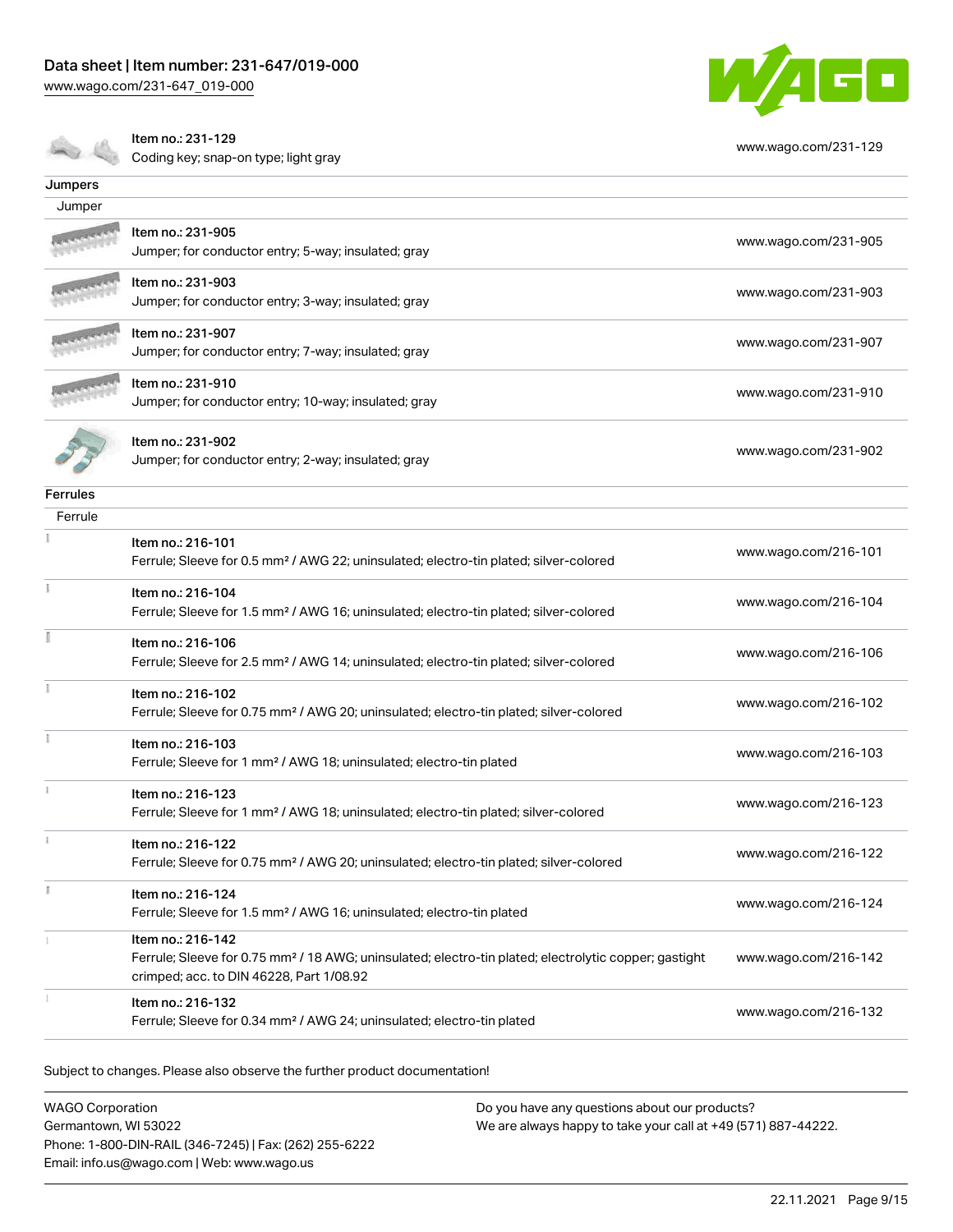# Data sheet | Item number: 231-647/019-000

[www.wago.com/231-647\\_019-000](http://www.wago.com/231-647_019-000)



|   | Item no.: 216-121<br>Ferrule; Sleeve for 0.5 mm <sup>2</sup> / AWG 22; uninsulated; electro-tin plated; silver-colored                                                                            | www.wago.com/216-121 |
|---|---------------------------------------------------------------------------------------------------------------------------------------------------------------------------------------------------|----------------------|
|   | Item no.: 216-143<br>Ferrule; Sleeve for 1 mm <sup>2</sup> / AWG 18; uninsulated; electro-tin plated; electrolytic copper; gastight<br>crimped; acc. to DIN 46228, Part 1/08.92                   | www.wago.com/216-143 |
|   | Item no.: 216-131<br>Ferrule; Sleeve for 0.25 mm <sup>2</sup> / AWG 24; uninsulated; electro-tin plated; silver-colored                                                                           | www.wago.com/216-131 |
|   | Item no.: 216-141<br>Ferrule; Sleeve for 0.5 mm <sup>2</sup> / 20 AWG; uninsulated; electro-tin plated; electrolytic copper; gastight<br>crimped; acc. to DIN 46228, Part 1/08.92                 | www.wago.com/216-141 |
|   | Item no.: 216-152<br>Ferrule; Sleeve for 0.34 mm <sup>2</sup> / AWG 24; uninsulated; electro-tin plated                                                                                           | www.wago.com/216-152 |
|   | Item no.: 216-203<br>Ferrule; Sleeve for 1 mm <sup>2</sup> / AWG 18; insulated; electro-tin plated; red                                                                                           | www.wago.com/216-203 |
|   | Item no.: 216-202<br>Ferrule; Sleeve for 0.75 mm <sup>2</sup> / 18 AWG; insulated; electro-tin plated; gray                                                                                       | www.wago.com/216-202 |
|   | Item no.: 216-151<br>Ferrule; Sleeve for 0.25 mm <sup>2</sup> / AWG 24; uninsulated; electro-tin plated                                                                                           | www.wago.com/216-151 |
| 1 | Item no.: 216-204<br>Ferrule; Sleeve for 1.5 mm <sup>2</sup> / AWG 16; insulated; electro-tin plated; black                                                                                       | www.wago.com/216-204 |
|   | Item no.: 216-144<br>Ferrule; Sleeve for 1.5 mm <sup>2</sup> / AWG 16; uninsulated; electro-tin plated; electrolytic copper; gastight<br>crimped; acc. to DIN 46228, Part 1/08.92; silver-colored | www.wago.com/216-144 |
|   | Item no.: 216-201<br>Ferrule; Sleeve for 0.5 mm <sup>2</sup> / 20 AWG; insulated; electro-tin plated; white                                                                                       | www.wago.com/216-201 |
|   | Item no.: 216-223<br>Ferrule; Sleeve for 1 mm <sup>2</sup> / AWG 18; insulated; electro-tin plated; red                                                                                           | www.wago.com/216-223 |
|   | Item no.: 216-241<br>Ferrule; Sleeve for 0.5 mm <sup>2</sup> / 20 AWG; insulated; electro-tin plated; electrolytic copper; gastight<br>crimped; acc. to DIN 46228, Part 4/09.90; white            | www.wago.com/216-241 |
|   | Item no.: 216-242<br>Ferrule; Sleeve for 0.75 mm <sup>2</sup> / 18 AWG; insulated; electro-tin plated; electrolytic copper; gastight<br>crimped; acc. to DIN 46228, Part 4/09.90; gray            | www.wago.com/216-242 |
|   | Item no.: 216-222<br>Ferrule; Sleeve for 0.75 mm <sup>2</sup> / 18 AWG; insulated; electro-tin plated; gray                                                                                       | www.wago.com/216-222 |
|   | Item no.: 216-221<br>Ferrule; Sleeve for 0.5 mm <sup>2</sup> / 20 AWG; insulated; electro-tin plated; white                                                                                       | www.wago.com/216-221 |
| ۸ | Item no.: 216-224<br>Ferrule; Sleeve for 1.5 mm <sup>2</sup> / AWG 16; insulated; electro-tin plated; black                                                                                       | www.wago.com/216-224 |
|   | Item no.: 216-243<br>Ferrule; Sleeve for 1 mm <sup>2</sup> / AWG 18; insulated; electro-tin plated; electrolytic copper; gastight crimped; www.waqo.com/216-243                                   |                      |
|   | Subject to changes. Please also observe the further product documentation!                                                                                                                        |                      |
|   | <b>WAGO Corporation</b><br>Do you have any questions about our products?                                                                                                                          |                      |

Germantown, WI 53022 Phone: 1-800-DIN-RAIL (346-7245) | Fax: (262) 255-6222 Email: info.us@wago.com | Web: www.wago.us

We are always happy to take your call at +49 (571) 887-44222.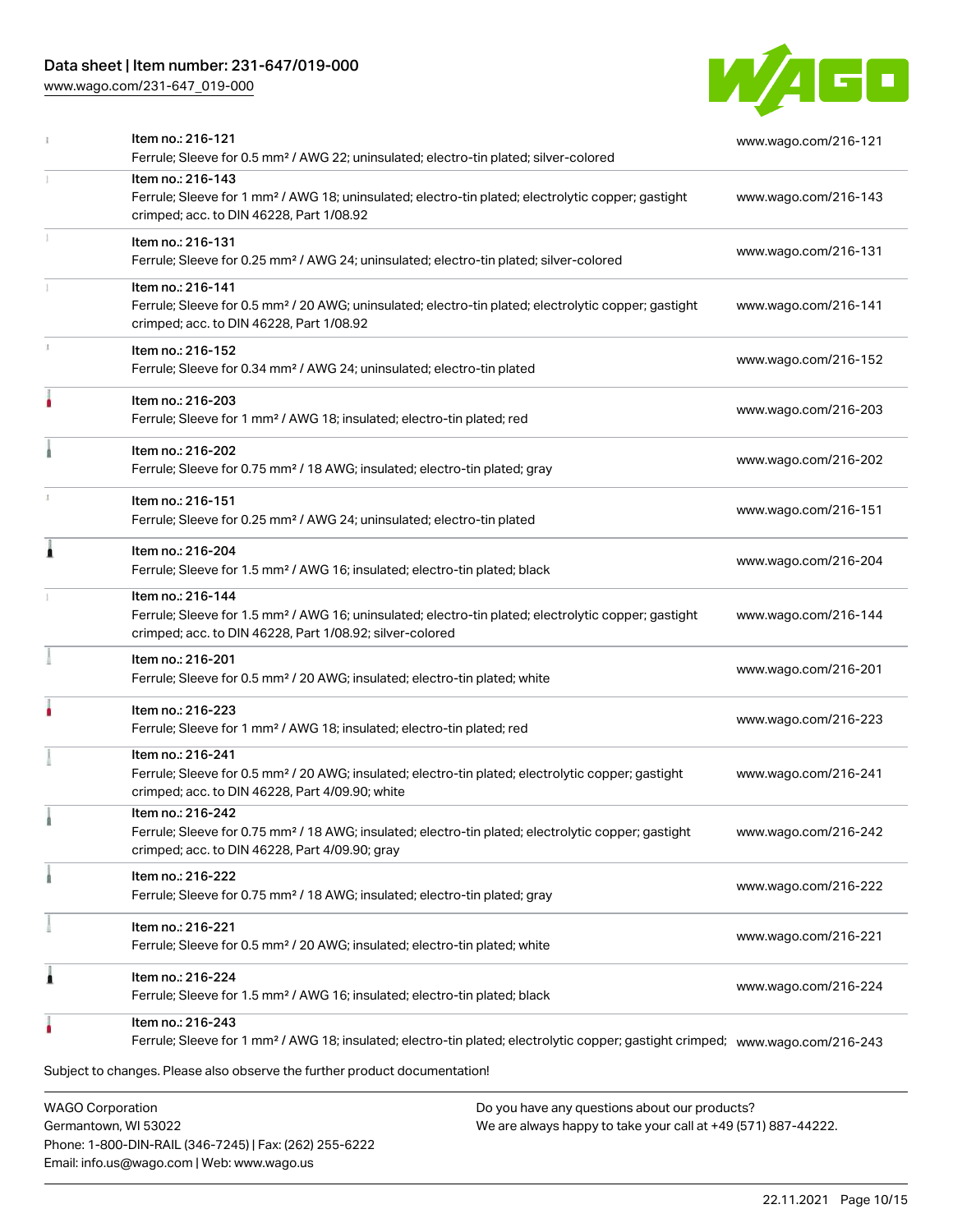[www.wago.com/231-647\\_019-000](http://www.wago.com/231-647_019-000)



acc. to DIN 46228, Part 4/09.90; red

| 1             | Item no.: 216-244<br>Ferrule; Sleeve for 1.5 mm <sup>2</sup> / AWG 16; insulated; electro-tin plated; electrolytic copper; gastight<br>crimped; acc. to DIN 46228, Part 4/09.90; black                  | www.wago.com/216-244             |
|---------------|---------------------------------------------------------------------------------------------------------------------------------------------------------------------------------------------------------|----------------------------------|
|               | Item no.: 216-263<br>Ferrule; Sleeve for 1 mm <sup>2</sup> / AWG 18; insulated; electro-tin plated; electrolytic copper; gastight crimped; www.wago.com/216-263<br>acc. to DIN 46228, Part 4/09.90; red |                                  |
| Â             | Item no.: 216-264<br>Ferrule; Sleeve for 1.5 mm <sup>2</sup> / AWG 16; insulated; electro-tin plated; electrolytic copper; gastight<br>crimped; acc. to DIN 46228, Part 4/09.90; black                  | www.wago.com/216-264             |
| Â             | Item no.: 216-284<br>Ferrule; Sleeve for 1.5 mm <sup>2</sup> / AWG 16; insulated; electro-tin plated; electrolytic copper; gastight<br>crimped; acc. to DIN 46228, Part 4/09.90; black                  | www.wago.com/216-284             |
|               | Item no.: 216-262<br>Ferrule; Sleeve for 0.75 mm <sup>2</sup> / 18 AWG; insulated; electro-tin plated; electrolytic copper; gastight<br>crimped; acc. to DIN 46228, Part 4/09.90; gray                  | www.wago.com/216-262             |
|               | Item no.: 216-301<br>Ferrule; Sleeve for 0.25 mm <sup>2</sup> / AWG 24; insulated; electro-tin plated; yellow                                                                                           | www.wago.com/216-301             |
|               | Item no.: 216-321<br>Ferrule; Sleeve for 0.25 mm <sup>2</sup> / AWG 24; insulated; electro-tin plated; yellow                                                                                           | www.wago.com/216-321             |
|               | Item no.: 216-322<br>Ferrule; Sleeve for 0.34 mm <sup>2</sup> / 22 AWG; insulated; electro-tin plated; green                                                                                            | www.wago.com/216-322             |
|               | Item no.: 216-302<br>Ferrule; Sleeve for 0.34 mm <sup>2</sup> / 22 AWG; insulated; electro-tin plated; light turquoise                                                                                  | www.wago.com/216-302             |
|               | Marking accessories                                                                                                                                                                                     |                                  |
| Marking strip |                                                                                                                                                                                                         |                                  |
|               | Item no.: 210-331/508-103<br>Marking strips; as a DIN A4 sheet; MARKED; 1-12 (200x); Height of marker strip: 2.3 mm/0.091 in; Strip<br>length 182 mm; Horizontal marking; Self-adhesive; white          | www.wago.com/210-331<br>/508-103 |
|               | Item no.: 210-331/508-104<br>Marking strips; as a DIN A4 sheet; MARKED; 13-24 (200x); Height of marker strip: 2.3 mm/0.091 in; Strip<br>length 182 mm; Horizontal marking; Self-adhesive; white         | www.wago.com/210-331<br>/508-104 |
|               | Item no.: 210-332/508-202<br>Marking strips; as a DIN A4 sheet; MARKED; 1-16 (160x); Height of marker strip: 3 mm; Strip length 182<br>mm; Horizontal marking; Self-adhesive; white                     | www.wago.com/210-332<br>/508-202 |
|               | Item no.: 210-332/508-204<br>Marking strips; as a DIN A4 sheet; MARKED; 17-32 (160x); Height of marker strip: 3 mm; Strip length<br>182 mm; Horizontal marking; Self-adhesive; white                    | www.wago.com/210-332<br>/508-204 |
|               | Item no.: 210-332/508-206<br>Marking strips; as a DIN A4 sheet; MARKED; 33-48 (160x); Height of marker strip: 3 mm; Strip length<br>182 mm; Horizontal marking; Self-adhesive; white                    | www.wago.com/210-332<br>/508-206 |
|               |                                                                                                                                                                                                         |                                  |

Subject to changes. Please also observe the further product documentation!

WAGO Corporation Germantown, WI 53022 Phone: 1-800-DIN-RAIL (346-7245) | Fax: (262) 255-6222 Email: info.us@wago.com | Web: www.wago.us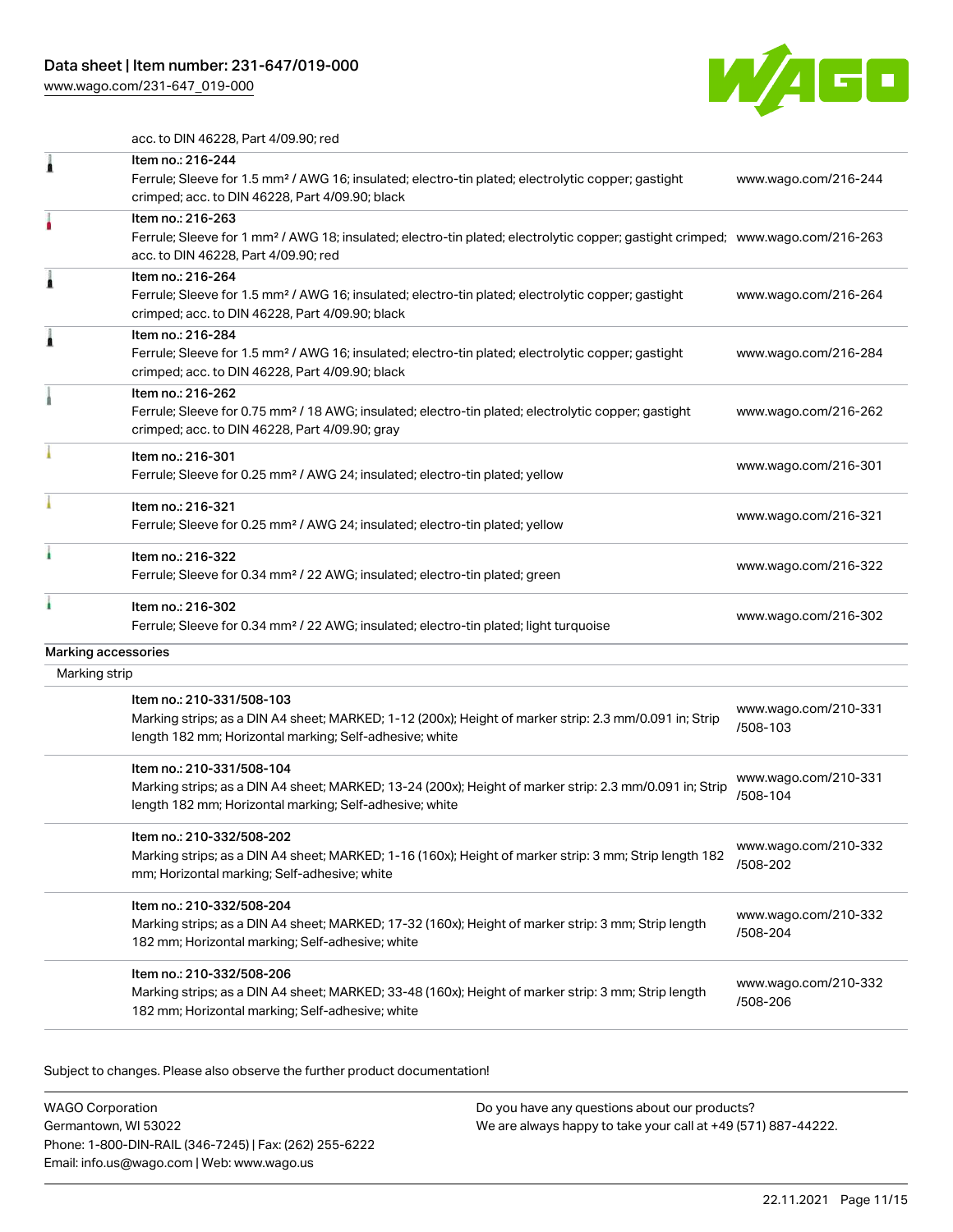

[www.wago.com/210-332](http://www.wago.com/210-332/508-205)

#### Item no.: 210-332/508-205

Marking strips; as a DIN A4 sheet; MARKED; 1-32 (80x); Height of marker strip: 3 mm; Strip length 182 mm; Horizontal marking; Self-adhesive; white [/508-205](http://www.wago.com/210-332/508-205)

| <b>Downloads</b><br><b>Documentation</b>                                                                                                                                                           |            |               |          |
|----------------------------------------------------------------------------------------------------------------------------------------------------------------------------------------------------|------------|---------------|----------|
| <b>Additional Information</b><br>Technical explanations                                                                                                                                            | 2019 Apr 3 | pdf<br>2.0 MB | Download |
| <b>CAD files</b>                                                                                                                                                                                   |            |               |          |
| CAD data                                                                                                                                                                                           |            |               |          |
| 2D/3D Models 231-647/019-000                                                                                                                                                                       |            | URL           | Download |
| <b>CAE</b> data                                                                                                                                                                                    |            |               |          |
| EPLAN Data Portal 231-647/019-000                                                                                                                                                                  |            | URL           | Download |
| EPLAN Data Portal 231-647/019-000                                                                                                                                                                  |            | <b>URL</b>    | Download |
| ZUKEN Portal 231-647/019-000                                                                                                                                                                       |            | <b>URL</b>    | Download |
| <b>Environmental Product Compliance</b><br><b>Compliance Search</b>                                                                                                                                |            |               |          |
|                                                                                                                                                                                                    |            |               |          |
| Environmental Product Compliance 231-647/019-000<br>1-conductor male connector; CAGE CLAMP®; 2.5 mm <sup>2</sup> ; Pin spacing 5.08 mm; 17-pole;<br>clamping collar; 2,50 mm <sup>2</sup> ; orange |            | <b>URL</b>    | Download |

## Installation Notes

Subject to changes. Please also observe the further product documentation!

WAGO Corporation Germantown, WI 53022 Phone: 1-800-DIN-RAIL (346-7245) | Fax: (262) 255-6222 Email: info.us@wago.com | Web: www.wago.us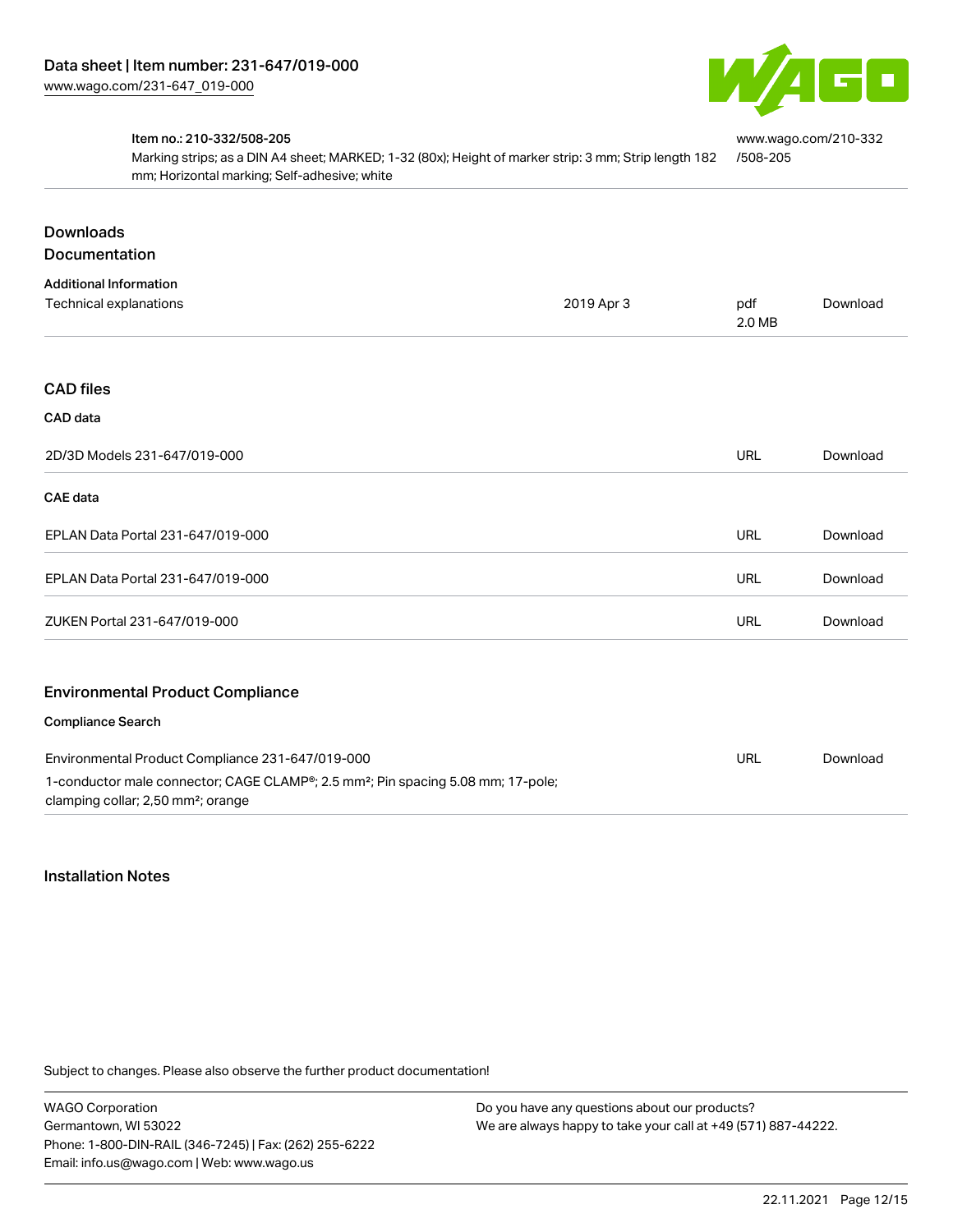



Inserting a conductor via 3.5 mm screwdriver – CAGE CLAMP® actuation parallel to conductor entry.



Inserting a conductor via 3.5 mm screwdriver – CAGE CLAMP® actuation perpendicular to conductor entry.



Inserting a conductor into CAGE CLAMP® unit via operating lever (231-291).



Inserting a conductor via operating tool.

#### Coding



Coding a male header – fitting coding key(s).

Subject to changes. Please also observe the further product documentation!

WAGO Corporation Germantown, WI 53022 Phone: 1-800-DIN-RAIL (346-7245) | Fax: (262) 255-6222 Email: info.us@wago.com | Web: www.wago.us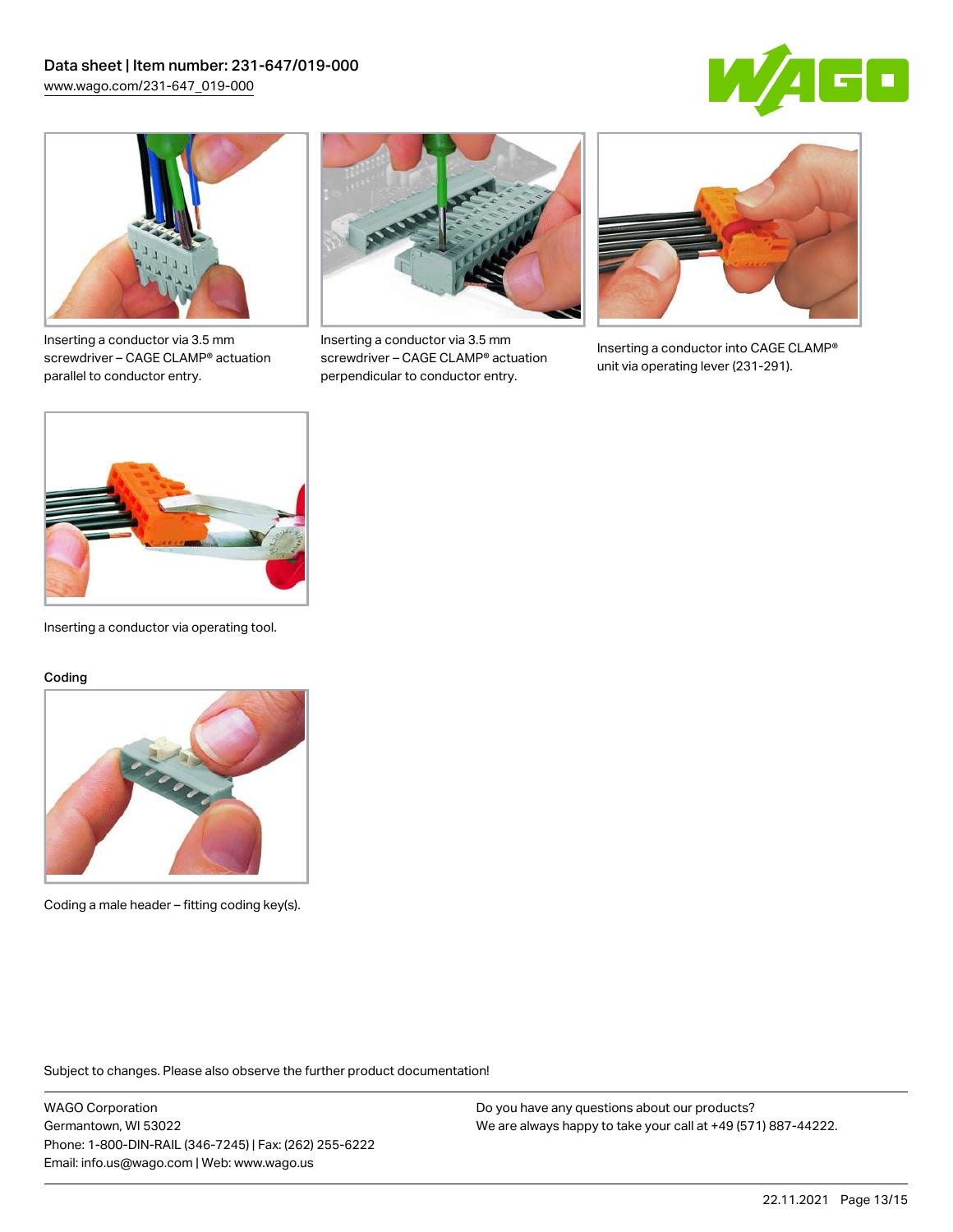



Testing – female connector with CAGE CLAMP®

Integrated test ports for testing perpendicular to conductor entry via 2 or 2.3 mm Ø test plug

Installation



Male connector with strain relief plate



Strain relief housing shown with a male connector equipped with CAGE CLAMP®

Marking

Subject to changes. Please also observe the further product documentation!

WAGO Corporation Germantown, WI 53022 Phone: 1-800-DIN-RAIL (346-7245) | Fax: (262) 255-6222 Email: info.us@wago.com | Web: www.wago.us